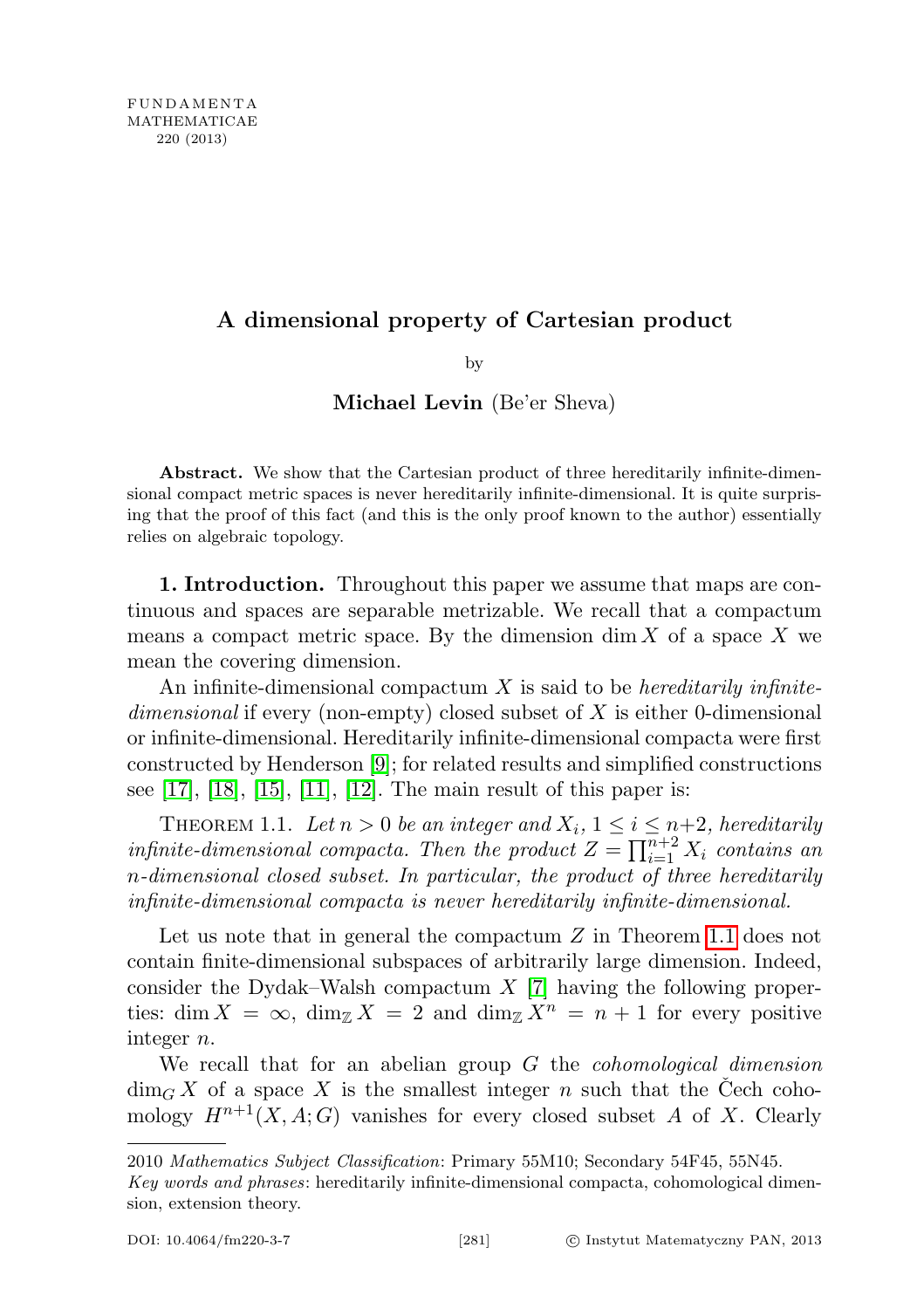$\dim_G X \leq \dim X$  for every abelian group G. By the classical result of Alexandroff, dim  $X = \dim_{\mathbb{Z}} X$  if X is finite-dimensional. Alexandroff's re-sult was extended by Ancel [\[1\]](#page-4-3) who showed that dim  $X = \dim_{\mathbb{Z}} X$  if X is a compact C-space. We recall that a space  $X$  is a C-space if for any infinite sequence  $\mathcal{U}_i$  of open covers X there is an open cover V of X such that V splits into the union  $V = \bigcup_i V_i$  of families  $V_i$  of disjoint sets such that  $V_i$ refines  $\mathcal{U}_i$ .

Thus the Dydak–Walsh compactum X is not a C-space. R. Pol [\[16\]](#page-5-4) (see also [\[12\]](#page-5-3)) showed that a compactum which is not a C-space contains a hereditarily infinite-dimensional closed subset. Hence, replacing  $X$  by its hereditarily infinite-dimensional closed subset, we may assume that X is hereditarily infinite-dimensional. Since  $\dim_{\mathbb{Z}} X^{n+2} = n+3$ , we deduce from Alexandroff's theorem that  $X^{n+2}$  does not contain finite dimensional subsets of dimension  $>n+3$ . Moreover,  $X^{n+2}$  does not contain compact subsets of dimension  $n + 3$ . Indeed, if F is a finite dimensional closed subset of  $X^{n+2}$  then, since X is hereditarily infinite-dimensional, the projection p:  $F \to X^{n+1}$  is 0-dimensional. By a result of Dranishnikov and Uspenskij [\[5\]](#page-4-4) a 0-dimensional map of compacta cannot lower cohomological dimensions and hence dim  $F = \dim_{\mathbb{Z}} F \leq \dim_{\mathbb{Z}} X^{n+1} = n+2$ .

This example together with Theorem [1.1](#page-0-0) suggest

PROBLEM [1](#page-0-0).2. Does the compactum Z in Theorem 1.1 always contain a closed subset of dimension  $n+1$ ? of dimension  $n+2$ ? a subset of dimension  $n+1$ ? of dimensionn + 2? of dimension  $n+3$ ?

Note that Theorem [1.1](#page-0-0) implies that there are two hereditarily infinitedimensional compacta whose product is not hereditarily infinite-dimensional. Indeed, let  $X_1, X_2$  and  $X_3$  be hereditarily infinite-dimensional compacta. If  $X_1 \times X_2$  is hereditarily infinite-dimensional then, by Theorem [1.1,](#page-0-0)  $(X_1 \times X_2) \times X_3$  is not hereditarily infinite dimensional. This observation motivates

PROBLEM 1.3. Do there exist two hereditarily infinite-dimensional compacta whose product is also hereditarily infinite-dimensional? Does there exist a hereditarily infinite-dimensional compactum whose square is hereditarily infinite-dimensional?

It is quite surprising that the proof of Theorem [1.1](#page-0-0) essentially relies on algebraic topology. It would be interesting to find an elementary direct proof of Theorem [1.1.](#page-0-0)

2. Proof of Theorem [1.1.](#page-0-0) Let us recall basic definitions and results in Extension Theory and Cohomological Dimension that will be used in the proof.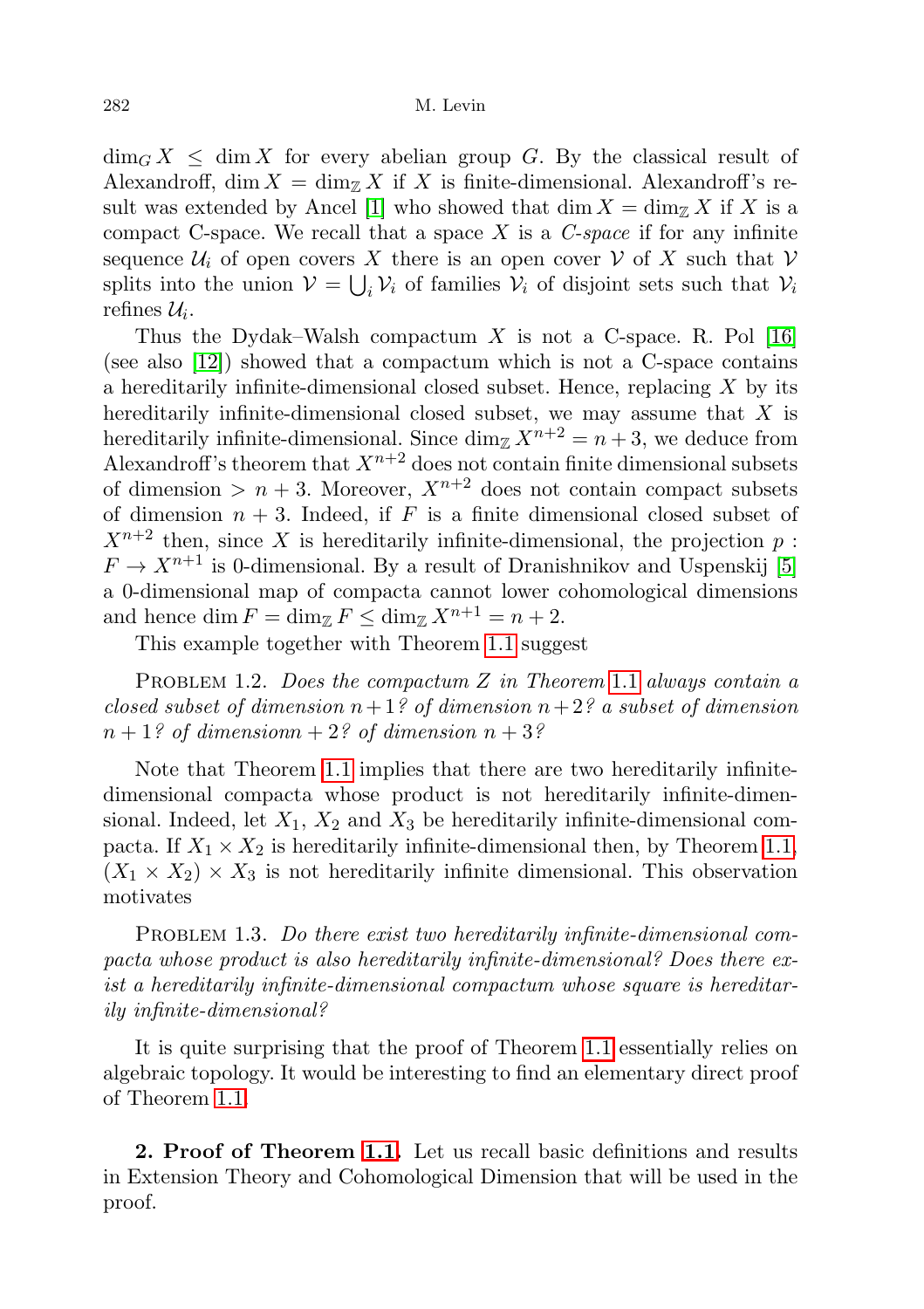The extension dimension of a space  $X$  is said to be dominated by a CWcomplex K, written e-dim  $X \leq K$ , if every map  $f : A \rightarrow K$  from a closed subset A of X extends over X. Note that the property e-dim  $X \leq K$  depends only on the homotopy type of  $K$ . The covering and cohomological dimensions can be characterized by the following extension properties: dim  $X \leq n$  if and only if the extension dimension of  $X$  is dominated by the *n*-dimensional sphere  $S<sup>n</sup>$  and  $\dim_G X \leq n$  if and only if the extension dimension of X is dominated by the Eilenberg–Mac Lane complex  $K(G, n)$ . The extension dimension shares many properties of covering dimension. For example: if e-dim  $X \leq K$  then for every  $A \subset X$  we have e-dim  $A \leq K$ , and if X is a countable union of closed subsets whose extension dimension is dominated by K then e-dim  $X \leq K$ . In the proof of Theorem [1.1](#page-0-0) we will also use the following facts.

<span id="page-2-1"></span>THEOREM 2.1 ([\[14\]](#page-5-5)). Let K be a countable CW-complex and A a subspace of a compactum X such that e-dim  $A \leq K$ . Then there is a  $G_{\delta}$ -set  $A' \subset X$  such that  $A \subset A'$  and e-dim  $A' \leq K$ .

<span id="page-2-0"></span>THEOREM 2.2 ([\[3\]](#page-4-5)). Let K and L be countable CW-complexes and X a compactum such that e-dim  $X \leq K * L$ . Then X decomposes into subspaces  $X = A \cup B$  such that e-dim  $A \leq K$  and e-dim  $B \leq L$ .

<span id="page-2-4"></span>THEOREM 2.3 ([\[13\]](#page-5-6)). Let  $f: X \to Y$  be a map of compacta and let K and L be countable CW-complexes such that e-dim  $Y \leq K$  and e-dim  $f^{-1}(y) \leq L$ for every  $y \in Y$ . Then e-dim  $X \leq K * L$ . In particular, if for a compactum Z we have e-dim  $Z \leq L$  then e-dim  $Y \times Z \leq K * L$ .

<span id="page-2-2"></span>THEOREM 2.4 ([\[2\]](#page-4-6), [\[4\]](#page-4-7)). Assume that for a compactum X and a CWcomplex K we have e-dim  $X \leq K$ . Then  $\dim_{H_n(K)} X \leq n$  for every  $n \geq 1$ .

By  $\mathbb{Z}_p$  we denote the *p*-cyclic group and by  $\mathbb{Z}_{p^{\infty}} = \text{drlim} \mathbb{Z}_{p^k}$  the *p*-adic circle.

<span id="page-2-3"></span>THEOREM 2.5 ([\[10\]](#page-4-8), [\[4\]](#page-4-7)). Let p be a prime and X and Y compacta. Then  $\dim_{\mathbb{Z}_p} X \times Y = \dim_{\mathbb{Z}_p} X + \dim_{\mathbb{Z}_p} Y$ .

<span id="page-2-5"></span>THEOREM 2.6 ([\[6\]](#page-4-9)). Let p be a prime and  $X = A \cup B$  a decomposition of a compactum X. Then  $\dim_{\mathbb{Z}_p} X \leq \dim_{\mathbb{Z}_p} A + \dim_{\mathbb{Z}_p} B + 1$ .

For an abelian group G we always assume that a Moore space  $M(G, n)$ of type  $(G, n)$  is a CW-complex and  $M(G, n)$  is simply connected if  $n > 1$ . Note that  $M(G, n)$  is defined uniquely (up to homotopy equivalence) for  $n > 1$  [\[8\]](#page-4-10). Recall that for CW-complexes K and L the join  $K * L$  is homotopy equivalent to the suspension  $\mathcal{L}(K \wedge L) = S^0 * (K \wedge L)$  and  $K * L$  is simply connected if at least one of the complexes  $K$  and  $L$  is connected. Then it follows from the Künneth formula that for distinct primes  $p$  and  $q$ :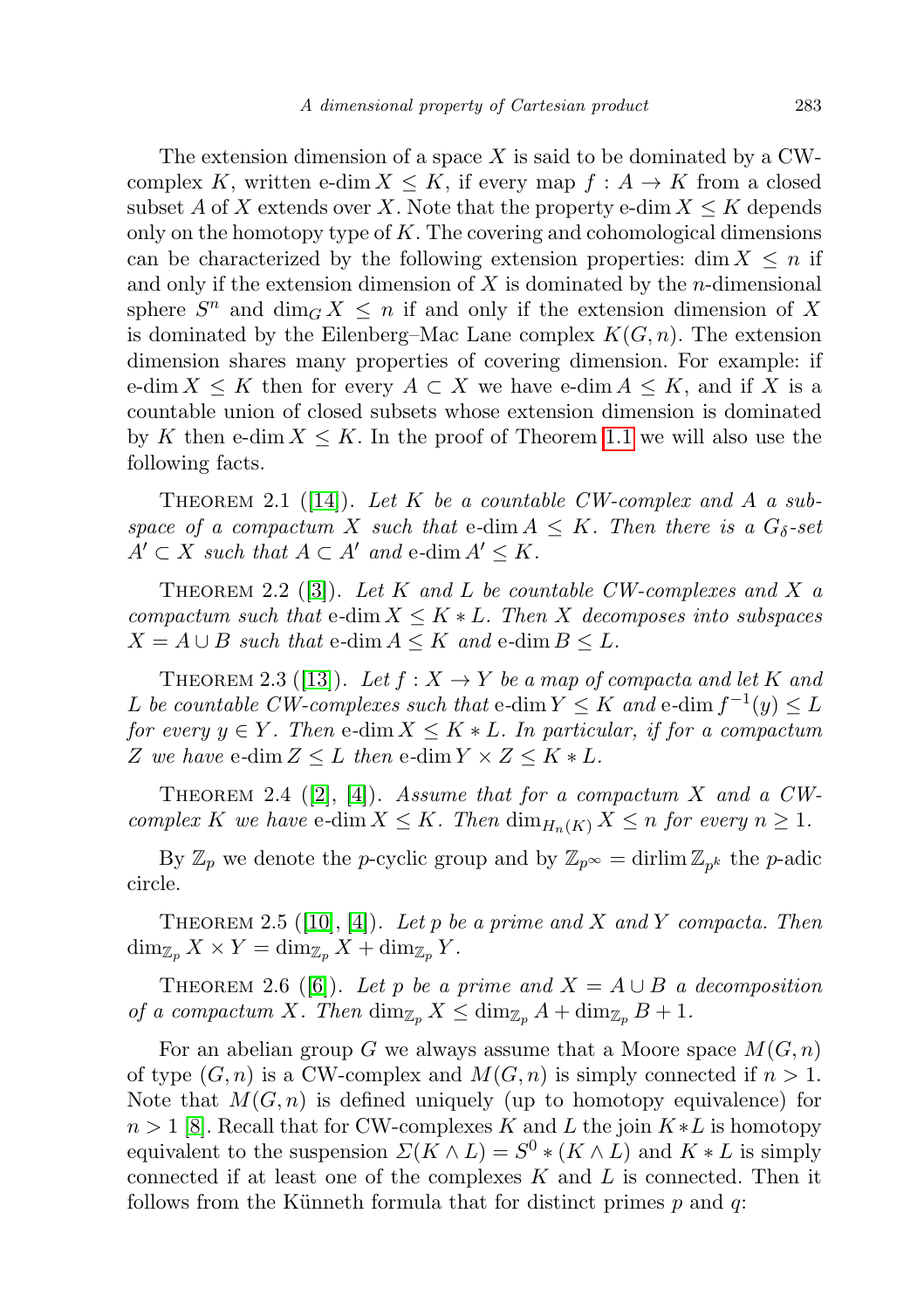- (i)  $M(\mathbb{Z}_n, 1) * M(\mathbb{Z}_q, 1)$  is contractible;
- (ii)  $M(\mathbb{Z}_{p^{\infty}},1) * M(\mathbb{Z}_{q},1)$  is contractible;
- (iii)  $M(\mathbb{Z}_{p^{\infty}}, 1) * M(\mathbb{Z}_{q^{\infty}}, 1)$  is contractible;
- (iv)  $\sum^n M(\mathbb{Z}_p, 1) = S^{n-1} * M(\mathbb{Z}_p, 1)$  is a Moore space  $M(\mathbb{Z}_p, n+1)$ ;
- (v)  $M(\mathbb{Z}_{p^{\infty}},1) * M(\mathbb{Z}_{p},n)$  is a Moore space  $M(\mathbb{Z}_{p},n+3)$ .

We say that a compactum X is *reducible* at a prime  $p$  if there is a non-zerodimensional closed subset  $F$  of  $X$  with

 $\operatorname{e-dim} F \leq M(\mathbb{Z}_p, 1)$  and  $\operatorname{e-dim} F \leq M(\mathbb{Z}_{p^\infty}, 1),$ 

and we say that  $X$  is *irreducible* at  $p$  otherwise.

<span id="page-3-0"></span>PROPOSITION 2.7. Let  $X$  be a hereditarily infinite-dimensional compactum. Then X is irreducible at at most one prime.

*Proof.* Aiming at a contradiction assume  $X$  is irreducible at two distinct primes p and q. By (i) we have e-dim  $X \leq M(\mathbb{Z}_p,1) * M(\mathbb{Z}_q,1)$  and hence, by Theorem [2.2,](#page-2-0) the compactum X decomposes as  $X = A \cup B$  with e-dim  $A \leq$  $M(\mathbb{Z}_p, 1)$  and e-dim  $B \leq M(\mathbb{Z}_q, 1)$  and, by Theorem [2.1,](#page-2-1) we may assume that B is  $G_{\delta}$  and A is  $\sigma$ -compact.

If dim  $A > 0$  then A contains a non-zero-dimensional compactum  $F \subset A$ and clearly F is hereditarily infinite-dimensional and e-dim  $F \leq M(\mathbb{Z}_p, 1)$ .

If dim  $A \leq 0$  then replacing A by a bigger 0-dimensional  $G_{\delta}$ -subset of X we may assume that B is  $\sigma$ -compact. Since X is infinite-dimensional we have  $\dim B > 0$  and hence B contains a non-zero-dimensional compactum  $F \subset B$ . Clearly F is hereditarily infinite-dimensional and e-dim  $F \leq M(\mathbb{Z}_q, 1)$ .

Thus without loss of generality we may assume that X contains a hereditarily infinite-dimensional compactum F with e-dim  $F \leq M(\mathbb{Z}_p, 1)$ . By (iii) we have e-dim  $F \leq M(\mathbb{Z}_{p^{\infty}}, 1) * M(\mathbb{Z}_{q^{\infty}}, 1)$ . Then using the above reasoning we can replace  $F$  by a hereditarily infinite-dimensional closed subset of  $F$ and assume, in addition, that the extension dimension of  $F$  is dominated by at least one the complexes  $M(\mathbb{Z}_{p^{\infty}}, 1)$  or  $M(\mathbb{Z}_{q^{\infty}}, 1)$ .

If e-dim  $F \leq M(\mathbb{Z}_{p^{\infty}}, 1)$  then X is reducible at p and we are done. If e-dim  $F \leq M(\mathbb{Z}_{q^{\infty}}, 1)$  then, by (ii), we have e-dim  $F \leq M(\mathbb{Z}_{p^{\infty}}, 1) * M(\mathbb{Z}_{q}, 1)$ and once again by the reasoning described above one can replace  $F$  by its closed hereditarily infinite-dimensional subset with the extension dimension dominated by at least one of the complexes  $M(\mathbb{Z}_{p^{\infty}},1)$  or  $M(\mathbb{Z}_{q},1)$ . This implies that X is reducible at at least one of the primes  $p$  and  $q$ , and the proposition follows.

Now we are ready to prove Theorem [1.1.](#page-0-0)

*Proof of Theorem [1.1.](#page-0-0)* By Proposition [2.7](#page-3-0) there is a prime  $p$  such that every  $X_i$  is reducible at p. Hence for every i there is a hereditarily infinitedimensional compactum  $F_i \subset X_i$  such that e-dim  $F_i \leq M(\mathbb{Z}_p, 1)$  and e-dim  $F_i$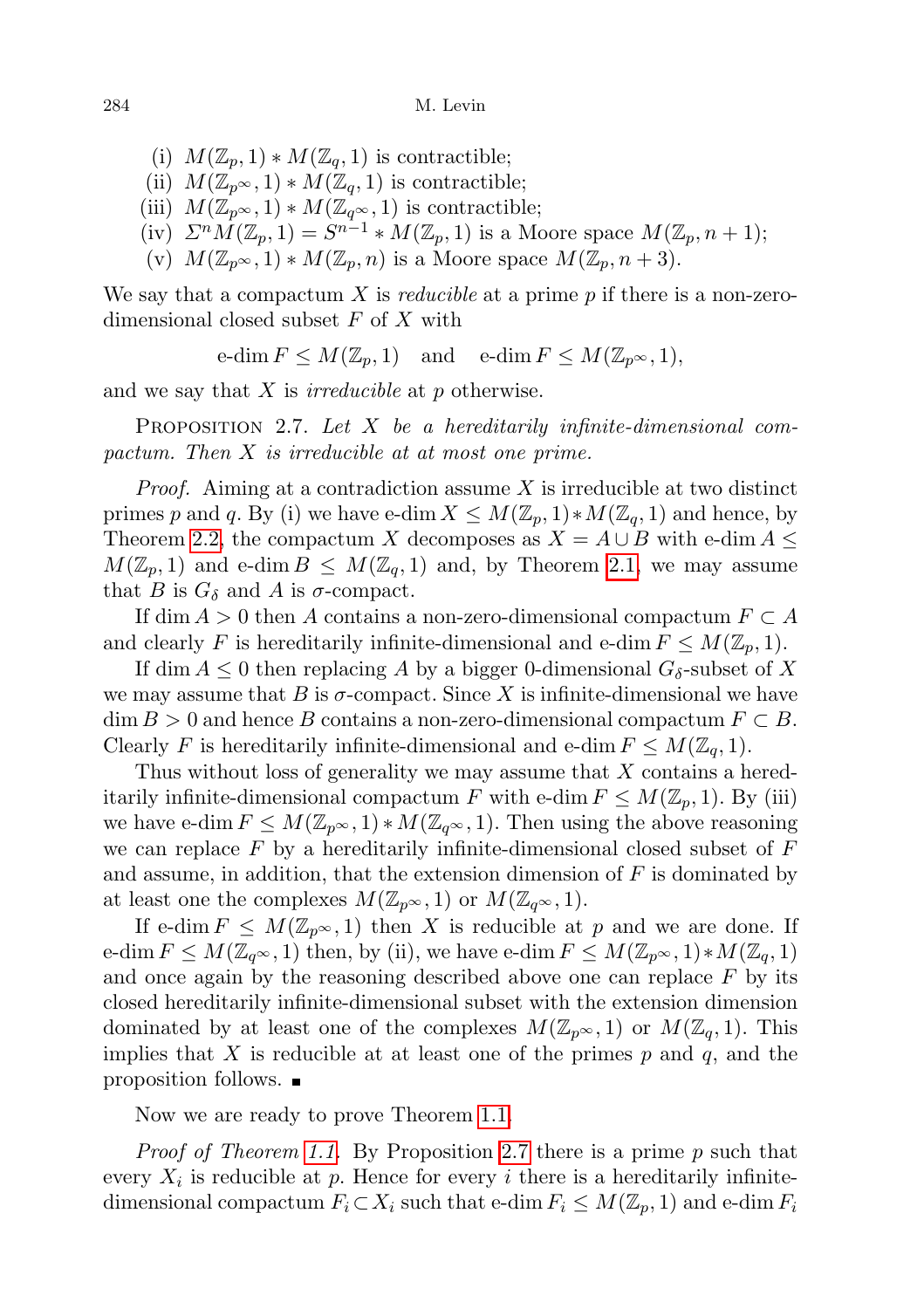$\leq M(\mathbb{Z}_{p^{\infty}}, 1)$ . Then, by Theorem [2.4,](#page-2-2)  $\dim_{\mathbb{Z}_p} F_i \leq 1$  and since  $F_i$  is not 0dimensional, we have dim<sub>Z<sub>p</sub></sub>  $F_i = 1$  and hence, by Theorem [2.5,](#page-2-3) dim<sub>Z<sub>p</sub></sub>  $F =$  $n+2$  for  $F = F_1 \times \cdots \times F_{n+2}$ .

On the other hand, by Theorem [2.3,](#page-2-4)

$$
\operatorname{e-dim} F \leq K = M(\mathbb{Z}_{p^{\infty}}, 1) * \cdots * M(\mathbb{Z}_{p^{\infty}}, 1) * M(\mathbb{Z}_p, 1)
$$

(the join of  $M(\mathbb{Z}_p, 1)$  and  $n + 1$  copies of  $M(\mathbb{Z}_{p^{\infty}}, 1)$ ). By (v) and (iv) we have  $K = M(\mathbb{Z}_p, 3n+4) = S^{3n+2} * M(\mathbb{Z}_p, 1)$ . Then, by Theorem [2.2,](#page-2-0) F splits into  $F = A \cup B$  such that e-dim  $A \leq M(\mathbb{Z}_p, 1)$  and B is finite-dimensional. In addition, we may assume by Theorem [2.1](#page-2-1) that B is  $G_{\delta}$  and A is  $\sigma$ -compact. Then, by Theorem [2.4,](#page-2-2) the property e-dim  $A \leq M(\mathbb{Z}_p, 1)$  implies  $\dim_{\mathbb{Z}_p} A \leq 1$ . Again by Theorem [2.1,](#page-2-1) we can replace A by a bigger  $G_\delta$ subset of F and assume that  $\dim_{\mathbb{Z}_p} A \leq 1$  and B is finite-dimensional and  $\sigma$ -compact.

Then, by Theorem [2.6,](#page-2-5) we have

$$
n+2 = \dim_{\mathbb{Z}_p} F \le \dim_{\mathbb{Z}_p} A + \dim_{\mathbb{Z}_p} B + 1 \le \dim_{\mathbb{Z}_p} B + 2
$$

and hence  $\dim_{\mathbb{Z}_p} B \geq n$ . Thus  $\dim B \geq n$  and, since B is finite dimensional and  $\sigma$ -compact, B contains an *n*-dimensional compact subset. The theorem is proved.

Acknowledgements. The author was supported by ISF grant 836/08.

## References

- <span id="page-4-3"></span>[\[1\]](http://dx.doi.org/10.1090/S0002-9947-1985-0766204-X) F. D. Ancel, The role of countable dimensionality in the theory of cell-like relations, Trans. Amer. Math. Soc. 287 (1985), 1–40.
- <span id="page-4-6"></span>[2] A. N. Dranishnikov, Extension of mappings into CW-complexes, Mat. Sb. 182 (1991), 1300–1310 (in Russian); English transl.: Math. USSR-Sb. 74 (1993), 47–56.
- <span id="page-4-5"></span>[3] A. N. Dranishnikov, On the mapping intersection problem, Pacific J. Math. 173 (1996), 403–412.
- <span id="page-4-7"></span>[4] A. N. Dranishnikov, Cohomological dimension theory of compact metric spaces, [arXiv:math/0501523.](http://arxiv.org/abs/math/0501523)
- <span id="page-4-4"></span>[\[5\]](http://dx.doi.org/10.1016/S0166-8641(96)00164-2) A. N. Dranishnikov and V. V. Uspenskij, Light maps and extensional dimension, Topology Appl. 80 (1997), 91–99.
- <span id="page-4-9"></span>[\[6\]](http://dx.doi.org/10.1090/S0002-9947-96-01536-X) J. Dydak, Cohomological dimension and metrizable spaces. II, Trans. Amer. Math. Soc. 348 (1996), 1647–1661.
- <span id="page-4-2"></span>[\[7\]](http://dx.doi.org/10.1016/0040-9383(93)90040-3) J. Dydak and J. J. Walsh, Infinite-dimensional compacta having cohomological dimension two: An application of the Sullivan conjecture, Topology 32 (1993) 93-104.
- <span id="page-4-10"></span>[8] A. Hatcher, Algebraic Topology, Cambridge Univ. Press, Cambridge, 2002.
- <span id="page-4-0"></span>[\[9\]](http://dx.doi.org/10.2307/2373100) D. W. Henderson, An infinite-dimensional compactum with no positive-dimensional compact subsets—a simpler construction, Amer. J. Math. 89 (1967), 105–121.
- <span id="page-4-8"></span>[10] V. I. Kuz'minov, Homological dimension theory, Russian Math. Surveys 23 (1968), no. 5, 1–45.
- <span id="page-4-1"></span>[\[11\]](http://dx.doi.org/10.1016/0166-8641(95)00099-3) M. Levin, A short construction of hereditarily infinite-dimensional compacta, Topology Appl. 65 (1995), 97–99.